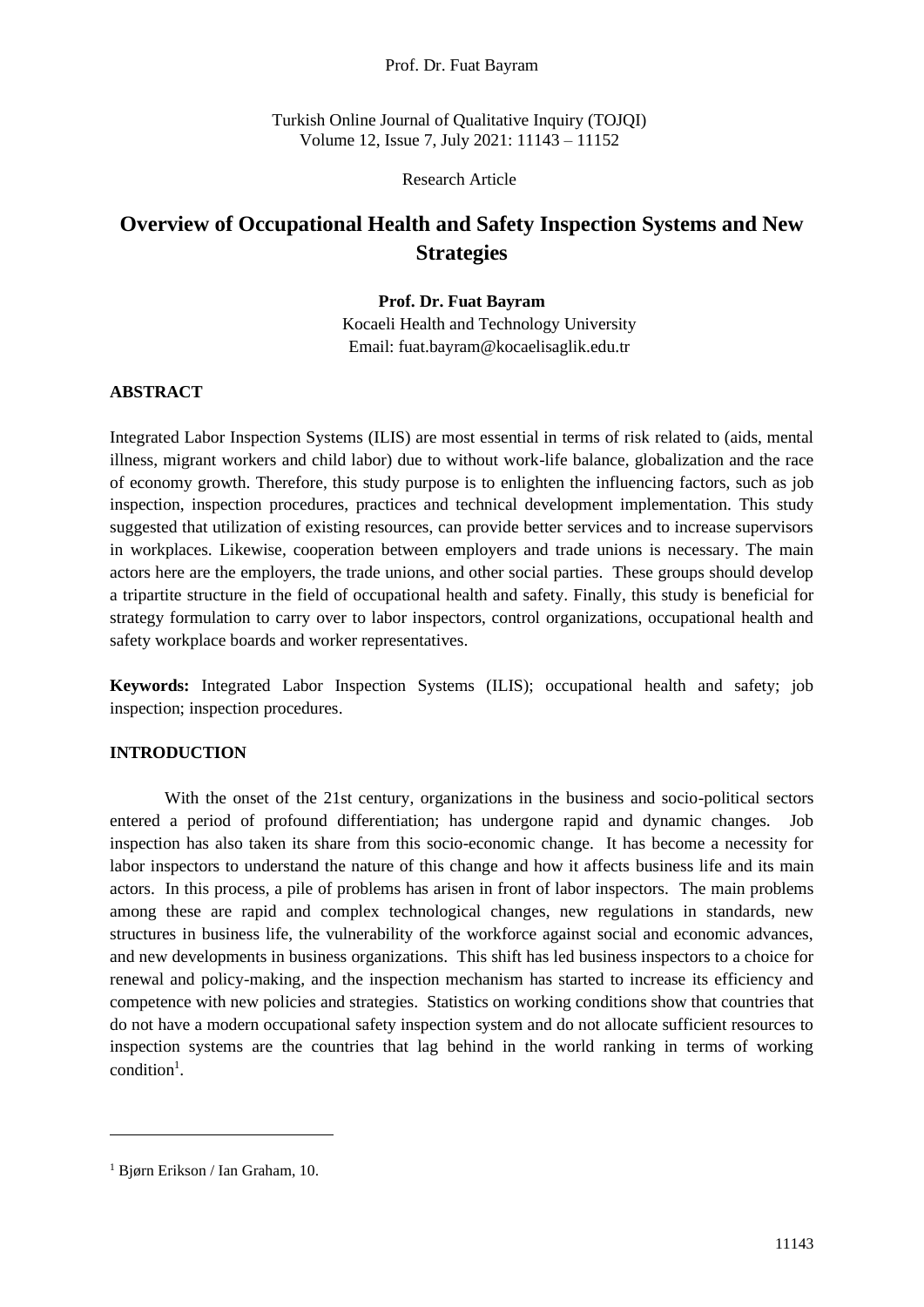On the other hand, the role of business inspection is also being re-addressed. While many work inspection systems continue to support protective labor legislation, they are still discovering their potential to develop new strategies. Business inspection systems maintain operations in a social, economic, technological, medical and legal environment. The elements mentioned in this environment are intertwined. Nowadays, even though business inspection systems have many similar roles, authorities and intervention methods, organizational structures and management modes vary widely. This is due to the fact that labor inspection organizations are a part of the general civil administration of the countries in which they are located. The traditions, procedures, political and administrative cultures of the countries also affect the structure of labor inspection organizations. According to the Job Management Convention No. 150 and in its accompanying Recommendation 158. the labor inspection organization is considered in conjunction with the national labor management organization (Ministry of Labor and/or Ministry of Social Affairs or equivalent organizations). Convention 81 does not contain any clear or explanatory provisions in this regard. It is stipulated in the Convention that the control and inspection of labor inspection is held by a central authority (again, as a rule, the Ministry of Labor) (art.4). Article 6 of the Convention states that the labor inspectors are public officers, their status and conditions must be secure in employment; it has adopted its independence from government changes and negative external factors. This is an important condition for business inspection execution that has been adopted worldwide. It is possible for the inspection system to be heterogeneous in the member countries within this structure of the International Labor Organization. The situation is more complicated in the member countries of the International Labor Organization, which have a federal structure. In federal states such as Australia, Canada and the United States, the heterogeneous structure is valid in some states; the system may vary between states. Although article 3/1-c of Convention 81 is ignored in the labor inspection practice, it is in fact a very important provision; it envisages notification of defects or errors of supervisory system and competent authorities. Similarly, article 6/1-c of the Convention No. 129 on Labor Inspection in the Agricultural Sector goes further. Accordingly, the labor inspection organization, along with the authorities, should present certain recommendations for the development of laws and regulations. If this task is carried out properly and dynamically, it can be a major factor in social development. Labor inspectors are the first representatives of governments in the business world. They guarantee the existence of a single state in their respective workplaces. Liberalization, deregulation and political trends tend to undermine the importance and impact of this main task. However, with the direct information provided by the business community, they constantly update their actions, allowing labor inspectors to be prepared for new developments. Making the best use of this task requires social dialogues in an ongoing process in organizations. These social dialogues should be led by the labor inspector and encouraged by their superiors. Labor inspectors also have an active role in the preparation and subsequent stages of occupational health and safety regulations. Representatives of the inspection institution may perform this task in a national business advisory board platform. In countries such as Denmark, Norway, the United States and Germany, supervisory organisations appear to have taken such role in the creation of occupational health and safety legislation<sup>2</sup>.

# **I. TRADITIONAL SUPERVISON MODELS**

**a) Generalist Model**

<sup>2</sup> Von Richthofen, 33.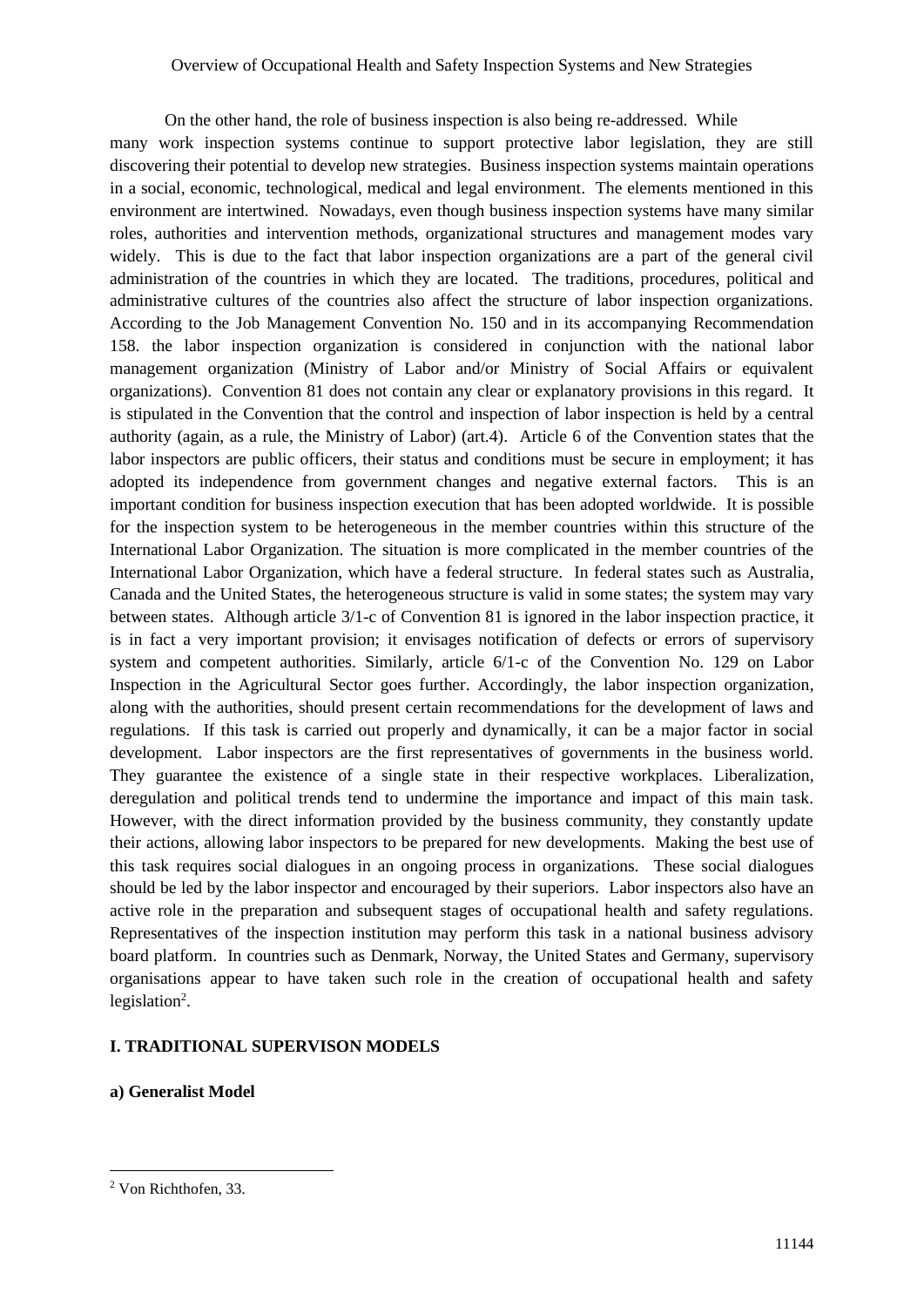In the generalist model, labor inspectors have broad responsibilities. Labor inspectors are authorized and responsible not only in the field of occupational health and safety, but also in working hours, holidays and other legislation aimed at protecting the worker (e.g. migrant workers and informal work). In these systems, a significant portion of the labor inspectors carry out inspections, especially in the areas of wages and social insurance. In these systems, the labor inspectors also have duties and powers in industrial relations, conciliation and arbitration. In France and other countries that follow the French model, labor inspectors take on a task similar to the judicial one, thus acting as a social judge. The termination of employment contracts of workplace union representatives can be given as an example. In this model, labor inspectors can be accountable to the government as well as local governments. This pattern is followed in Portugal, Spain, and most French and Spanish-speaking countries. The Japan Bureau of Labor Standards also has these broad responsibilities<sup>3</sup>.

#### **b) Anglo-Scandinavian Model**

The general feature of this model is that inspectors are assigned and authorized especially in the field of occupational health and safety and general working conditions. Scandinavian countries originally established this model by adopting the 1975 British model. Later on, Ireland and New Zealand also adopted this model<sup>4</sup>. In Sweden, which follows the same model, national occupational health and safety inspectors work under the Working Conditions Authority, and these inspectors are also responsible to a tripartite national assembly. Sweden limits the scope of labor inspection only to occupational health and safety; does not allow labor inspectors to intervene in matters other than occupational health and safety<sup>5</sup>.

The current system in England was created by the establishment of new institutes and improving the old situation with the Health and Safety at Work Act of 1974. Two new institutions have been established regarding occupational health and safety with the Health and Safety at Work Act (HSWA). These two main institutions are the Health and Safety Commission (Occupational Health and Safety Commission - HSC) and the Health and Safety Executive (Occupational Health and Safety Administration - HSE)<sup>6</sup>.

Health and Safety at Work Commission, which has legal autonomy, is the main institution responsible for enacting and implementing legislation on occupational health and safety in England. The main duty of the Health and Safety at Work Commission is to take and implement the necessary measures to protect the health, safety and welfare of the workers, to conduct research, produce information and provide suggestions for the development of laws and standards related to the task it undertakes in this regard, and to control dangerous and explosive substances. Food safety, port and air safety, pollution and consumer-related areas are outside of their scope of duty. The Commission does not directly and actively implement the Health and Safety at Work Law. The implementation of the law is carried out by the Health and Safety at Work Administration and local authorities, which are the operational arm of the Commission. Health and Safety at Work Administration is a sub-unit of the Health and Safety at Work Commission and is charged with implementing the occupational health and safety policies determined by the Commission<sup>7</sup>. There are advisory committees operating under the Health and Safety at Work Commission. Each of the advisory committees is specialized in its own industrial field or in certain hazardous and harmful substances and provides assistance and advice to the Commission. Committees were classified according to their expertise and sectors.

<sup>3</sup> Von Richthofen, 38.

<sup>4</sup> Von Richthofen, 39.

<sup>5</sup> De Baets, 40.

<sup>6</sup> Ellis, 54.

<sup>7</sup> Görücü, 90.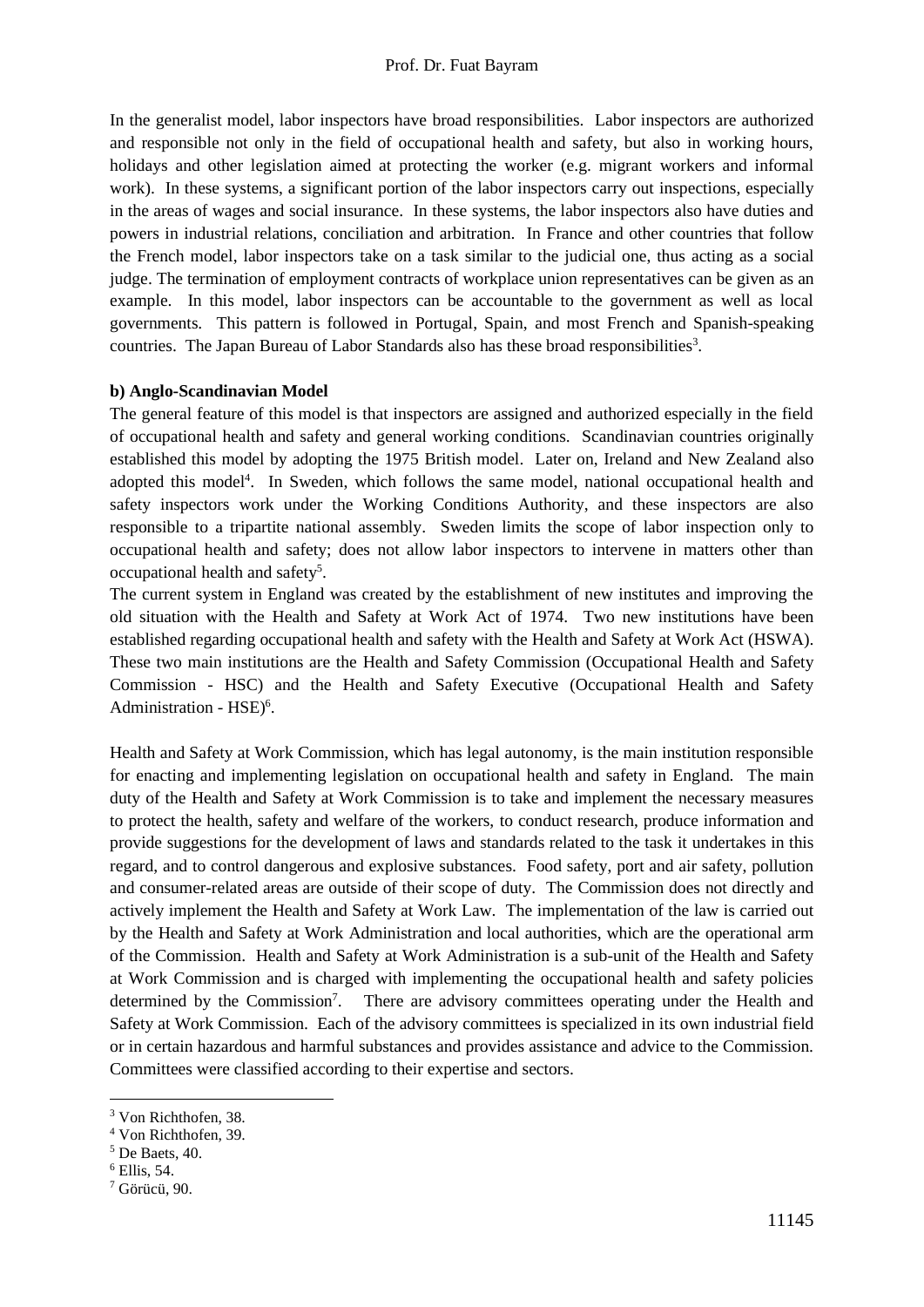Most of the different inspectorates in the United Kingdom are being united under the umbrella of the Health and Safety at Work Administration. The UK restricts its mandate to occupational health and safety only. The Health and Safety at Work Administration is an excellent example of the labor inspection system. They can both investigate and make criminal charges (file criminal charges). The inspectors carrying out the occupational health and safety inspections are organized under three different directorates that are affiliated to the Health and Safety at Work Administration. These directorates are the Field Operations Directorate (FOD), the Hazardous Installations Directorate (HID), and the Nuclear Facility Inspection Department (Nuclear Safety Directorate - NSD). Labor inspectors work in the Health and Safety Management - Operations Department within the body of the Health and Safety at Work Commission.

Important duties and responsibilities have also been granted to local authorities within the British Health and Safety at Work Administrative System. The British Health and Safety at Work Act has left task of implementing and imposing sanctions of its own and its other legislation related to occupational health and safety to the local administrations along with the Health and Safety at Work Administration.

In Finnish law, the general competent authority in terms of occupational health and safety inspection is the Occupational Health Service established within the Occupational Health and Safety Department. The purpose of this service is to advance occupational health and safety standards and practice. For this reason, this system applies control tactics and techniques with result-oriented management tools. The Finnish Occupational Health Service is essentially a preventive health system. The aim of occupational health protection is to establish a healthy and safe workplace environment. The Health and Safety at Work Law obliges every employer to purchase health services from a public health unit or a private health clinic of the company (if the number of employees is sufficient and the necessary conditions exist). The Occupational Health Service is obliged to convey professional and relevant recommendations to employers and workers; its duties are to impose and disseminate this information to the business community. It especially focuses on preventing biological, chemical and physical risks. Most attention has been directed to industrial accidents. The reason is to protect the health and working capacity of workers. In addition, the Service tries to prevent bad habits such as drinking, smoking and aggression in the workplace. In Finland, healthcare services are mainly provided by municipal health centers. In addition, current occupational safety and health institutions or integrated services are also concerned with occupational safety and health<sup>8</sup>.

The first task of the Occupational Health Service is workplace inspections. Workplace inspections, one of the most important activities aimed at protecting occupational health, provide information about the risks that may arise about work and working conditions and enhance the meaning of this on the health of workers. The other duty of the Service is to provide information and guidance. Within the scope of this duty, both employees and employers are informed about health risks, occupational accidents and the issues to be done in order to prevent risks. Health examinations are also among the duties of the Occupational Health Service. Preliminary examination and periodic health examinations are carried out in case it is suspected that some elements in the workplace will cause specific risky diseases or health-related accidents. In particular, reviews include measuring workers' ability to work,

<sup>8</sup> Mikko Hurmalainen, 22.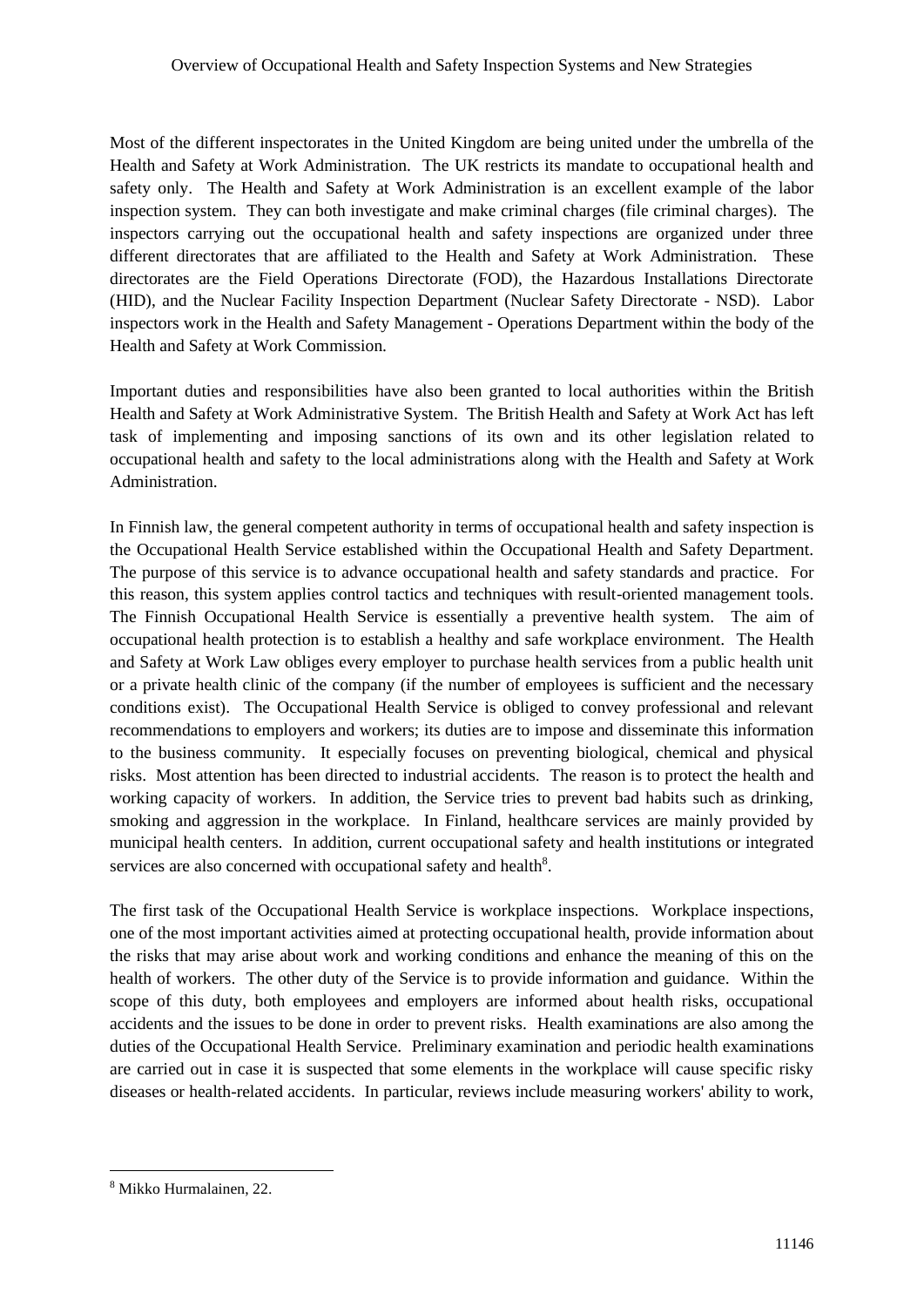specific circumstances that pose a risk of illness, and the functional capacity of the hourly wage worker<sup>9</sup>.

The Finnish Occupational Health Service system aims to identify, promote and support the working capacity and working ability of all people at all stages of their careers, throughout their working life. For this purpose, observations and measurements are made that cover work methods, working conditions and the work environment. As a result of these observations and measurements, solutions such as changing the work of the worker, changing the working hours, applying rehabilitation can be decided. Disabled employees working in the workplace are also within the scope of the Occupational Health Service. It can offer treatment or rehabilitation to disabled workers if necessary<sup>10</sup>.

In Holland, the labor inspectorate is not accountable to a tripartite assembly, but its responsibilities are limited. The mandate and jurisdiction of the labor inspection organization are largely related to occupational health and safety in Holland. Similarly, in Austria there is a labor inspection system with the same concept. This system is centrally managed and directed. However, there is a separate system of agricultural labor inspection organized in the states $^{11}$ .

The primary function of Labor Inspectorate of Holland is to check compliance with the labor law. In this context, the Labor Inspection Board is also responsible for providing the policy-making departments with relevant information to the Ministries and the Assembly. Policy-making institutions use the information conveyed to them by the Labor Inspection Agency while doing their own work. The Labor Inspection Institution, which was in a regional structure until April 1, 2003 and worked as a workplace branch, started to serve at the national level after this date. The Agency has departments named construction directorate, industry directorate, public services directorate, commercial services directorate, main damage control directorate and labor market corruption directorate. The Institution also has support units. The Inspection Support Directorate embodies all the supporting activities of the institution (personnel affairs, IT, finance, special support)<sup>12</sup>. The inspection system in Holland has been restructured by determining a new approach in the context of information services on occupational health and safety. According to the new regulations, the labor inspectorate's website provides information on legislation and general problems for the relevant parties<sup>13</sup>.

In Belgium, labor and social inspectors get their authority from the Labor Inspection Act of 8.12.1972. More than one type of inspection has been regulated in this law. International Labour Organization experts strongly criticized the lack of a fully integrated work inspection system in 1978 and 1985. The Belgian Royal Commission on Social Security proposed an organization called the general social inspectorate service, but this was not concluded. There has been a trend towards more uniformity since 1989. With the amendment made in the labor inspection law, the authority and responsibilities of labor inspectors were aligned with the Convention No. 81. Thus, the exchange of information between different institutions has been improved. The necessary coordination between labor inspectors was achieved in 1993 with a formal cooperation protocol $14$ .

## **c) Federal Model**

<sup>9</sup> Hurmalainen, 22.

<sup>10</sup> Hurmalainen, 22.

<sup>&</sup>lt;sup>11</sup> Von Richthofen, 39.

<sup>&</sup>lt;sup>12</sup> Labour Inspection Board, Holland Legistlation 15.

<sup>13</sup> Ellis, 56.

<sup>14</sup> De Baets, 40.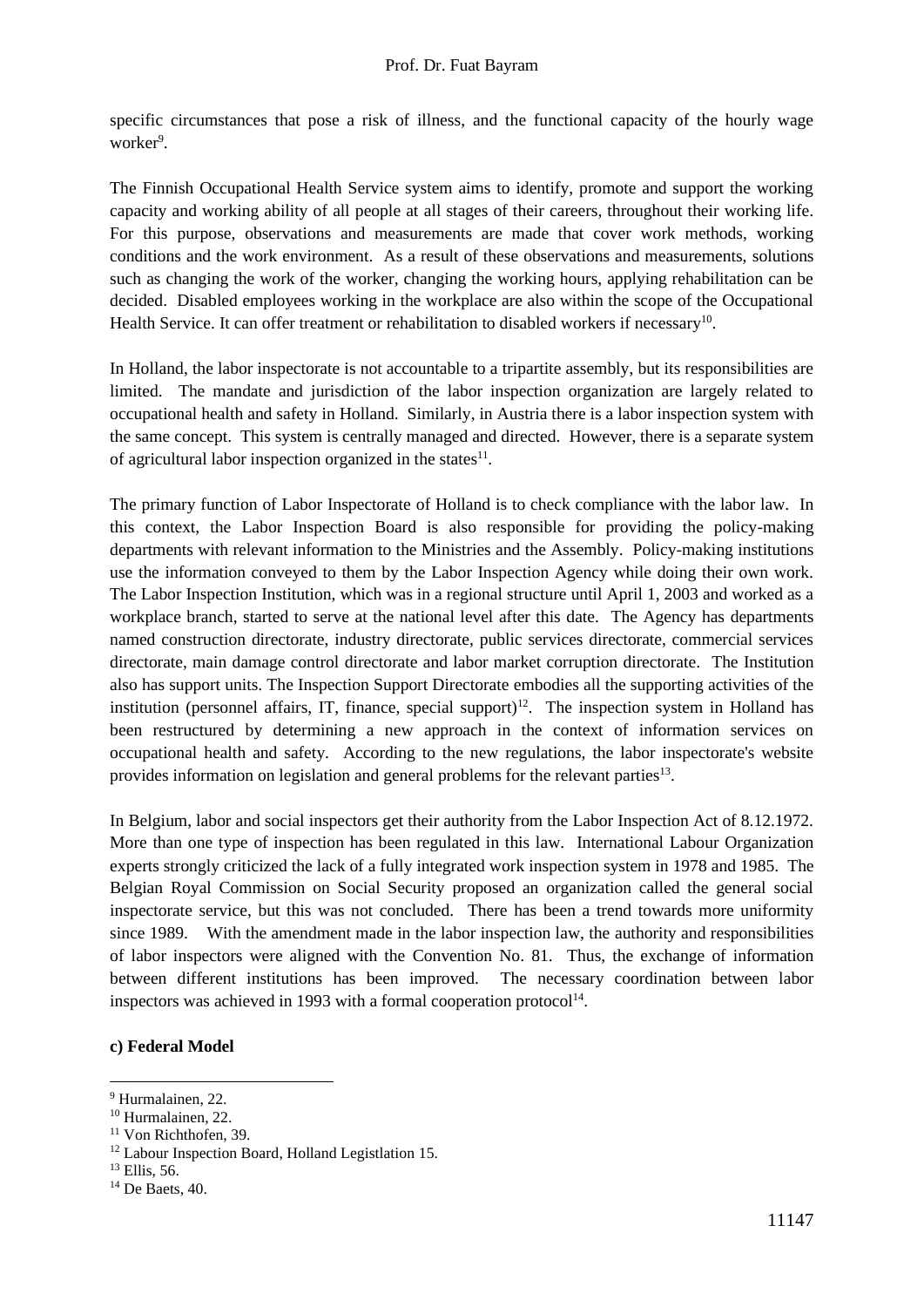The general features of this inspection model are that it includes a wide range of inspection responsibilities; includes all legislation on worker protection, along with occupational health and safety. It has been authorized by labor inspectors, local governments and authorities. Austria, Brazil, Canada, Germany, India, Switzerland and the United States are more or less compatible with this model. They are not involved in arbitration or conciliation. In Canada, the responsibility of labor inspectors is divided between federal authorities and central government in terms of nationwide activities (for example, railroads and cross-provincial organizations). It is applied in a similar way In Australia and Switzerland. Although the United States labor inspection system does not directly comply with any model, it is more like a federal model. The Occupational Health and Safety Act (OSHA) is directly responsible for labor inspection in more than half of the states. It has the authority to oversee the activities of the health and safety inspectors in other states<sup>15</sup>. Federal Occupational Health and Safety Administration inspectors are solely responsible for occupational health and safety. While the Spanish labor inspection system is organized and guided under the general model, the Italian labor inspection system has some features from the federal model. In Italy, authority and responsibilities regarding labor inspection are shared between the central government and local health authorities. In some states in Nigeria, the central government is in charge of the business control<sup>16</sup>.

While the authority to develop legislation in Germany belongs to the Federal Ministry of Labor, the task of implementing, monitoring and supervising the legislation related to working life belongs to the Central Inspection Boards established within the State Ministries of Labor. The authority and duty to implement all policies related to the inspection of working life belongs to the central inspection boards. The responsibility to monitor the implementation of the state-level labor legislation lies with the State Occupational Safety Authority (Landesanstalt für Arbeitschuts-LafA), the Government Occupational Safety Authority (Staatliches Amt für Arbeitscuts-StAfA) and the Regional Administrations (Regierungsprasidenten-Rpen) $17$ . . State Occupational Safety Authorities are responsible for identifying occupational health and safety issues, conducting research on occupational health and safety, developing programs and providing consultancy services. To carry out the management and inspection duties regarding occupational health and safety, ensure the implementation of occupational health and safety measures in workplaces, determine risks together with regional authorities and to create programs for them, organize the work of the social partners in the process of creating the occupational health and safety legislation and to provide consultancy services on this subject. fall within the work duty scope of the Government Occupational Safety Authority. Central Inspection Boards are responsible for supervising environmental legislation as well as occupational health and safety legislation. State ministries have regional directorates and provincial directorates. Provincial directorates in the surrounding provinces are subordinate to the Regional Administrative Offices established in certain provincial centers. Regional Directorates of Administration organize regional occupational safety institutions, ensure information exchange, and try to ensure that practices on occupational health and safety are of the same standard. Labor inspection units operate under the Regional Administrative Presidencies. In Germany, the inspectors of the Central Labor Inspection Board in the state centers perform the inspection service throughout the state, and the inspectors in the Regional Administration Presidencies perform the inspection service throughout the region. Controllers, on the other hand, perform some inspection duties on a provincial basis. Inspection services are not provided at provincial directorates or lower levels.

<sup>15</sup> Elaine L. Chao / John L. Henshaw, 18.

<sup>16</sup> Von Richthofen, 39-40.

<sup>17</sup> Ceran, 14.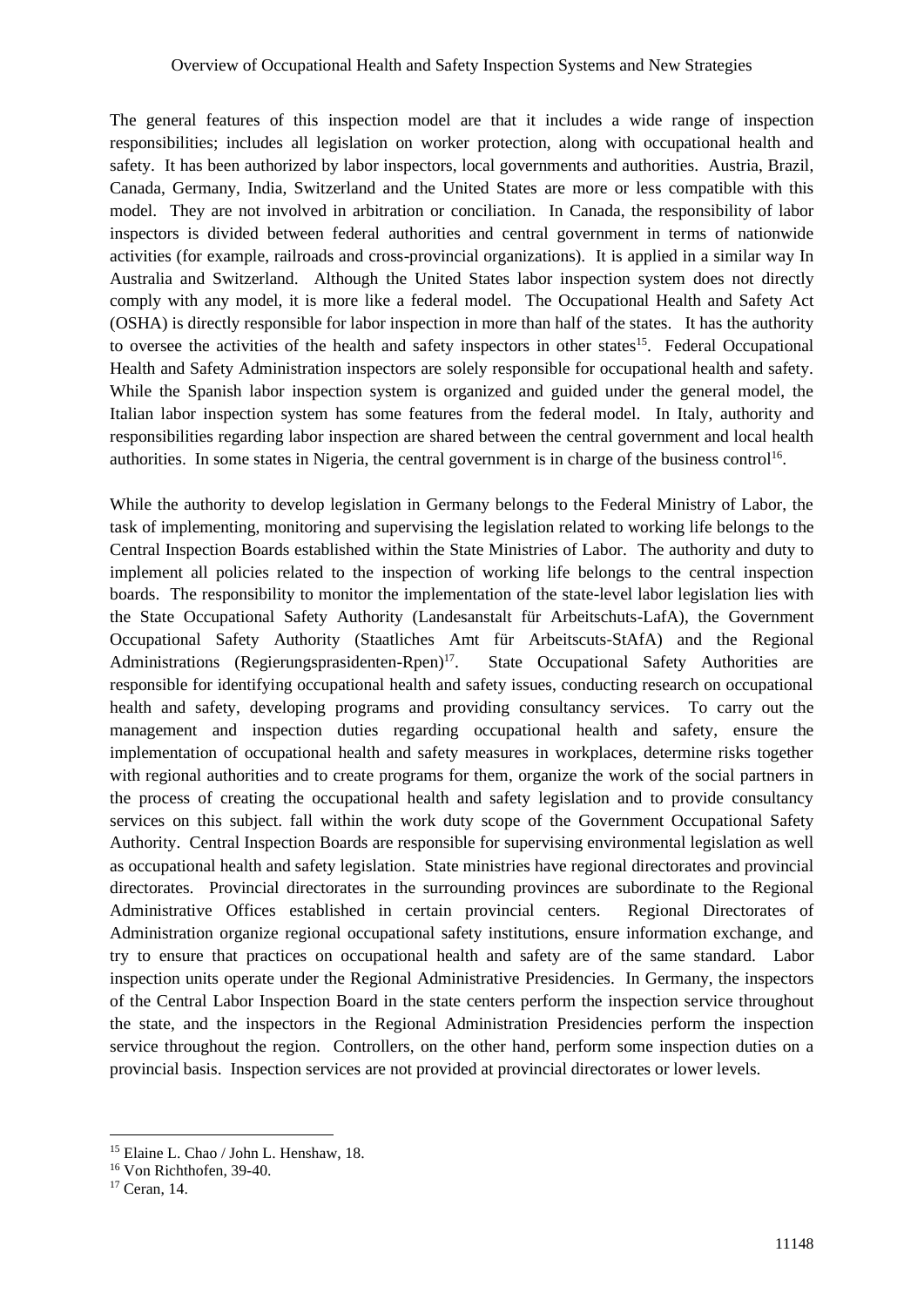## Prof. Dr. Fuat Bayram

Since Australia is a federation, occupational health and safety legislation is enforced by state governments; the central government is only concerned with the occupational health and safety of workers in the federal government. In other words, each state and region has its own labor inspection agency. The federal government also has a separate inspectorate for its workers. At the federal level there is the tripod Australian Security and Compensation Council. This is to coordinate national initiatives on occupational health and safety and workers' compensation<sup>18</sup>. In South Australia, labor inspectors deal with occupational health and safety and industrial relations. Inspectors are grouped among themselves as industry teams and country teams. Each group consists of inspectors who are experts in different fields. They are also supported by the senior advisors in each risk area<sup>19</sup>.

## **II. NEW STRATEGIES**

A more effective inspection system can be established by separating harmonized tasks from others through a functional approach system. Although the French supervisors describe themselves as generalists, they are highly specialized in industrial relations with regard to worker protection. German labor inspectors are qualified as experts. The functional approach also enables the implementation of important developments and changes in the inspection system. Despite all this, a general international consensus on worker inspection systems has not yet been achieved $20$ . In Brazil, 10 steps are foreseen to strengthen labor inspection. These steps can be listed as structure and organization, allocation of resources, training, setting priorities, consolidating inspections, publicizing best practice, providing management systems and the necessary tools to labor inspectors, working in partnership, networking and prevention that will create a culture<sup>21</sup>.

The problems encountered in the occupational safety inspection in African countries arise from the fragmented inspection organizations. Uganda has a dual inspection system. While the inspection of factories is centralized, inspection of other workplaces is not centralized at the local authority level. This prevents incompatibility and effective cooperation. Dual inspection systems could not meet the needs of workers and employers; it even led to an increase in bureaucracy and confusion. In Sudan, all inspection services were transferred to regional and state governments by the central government. This is the same in Ethiopia. Inspections have weakened considerably in terms of co-operation and coherence when central governments have delegated the authority of inspection services to regional or federal states.

In many African countries, the number of job inspectors has been reduced by 20-40% due to public service reforms, savings, the discontinuation of the appointment of new supervisors, and the failure to fill natural-cause gaps (death, retirement). In Kenya, for instance, the number of supervisors has declined by 30% (from 175 to 124) as a result of public sector reforms. On the other hand, the responsibilities of labor inspectors have increased in line with new demands and changing business  $environment<sup>22</sup>$ .

<sup>&</sup>lt;sup>18</sup> Patterson, 48.

<sup>19</sup> Von Richthofen, 41-42.

<sup>20</sup> Von Richthofen, 41-42.

<sup>21</sup> Moure, 39.

<sup>22</sup> Nyambari, 30.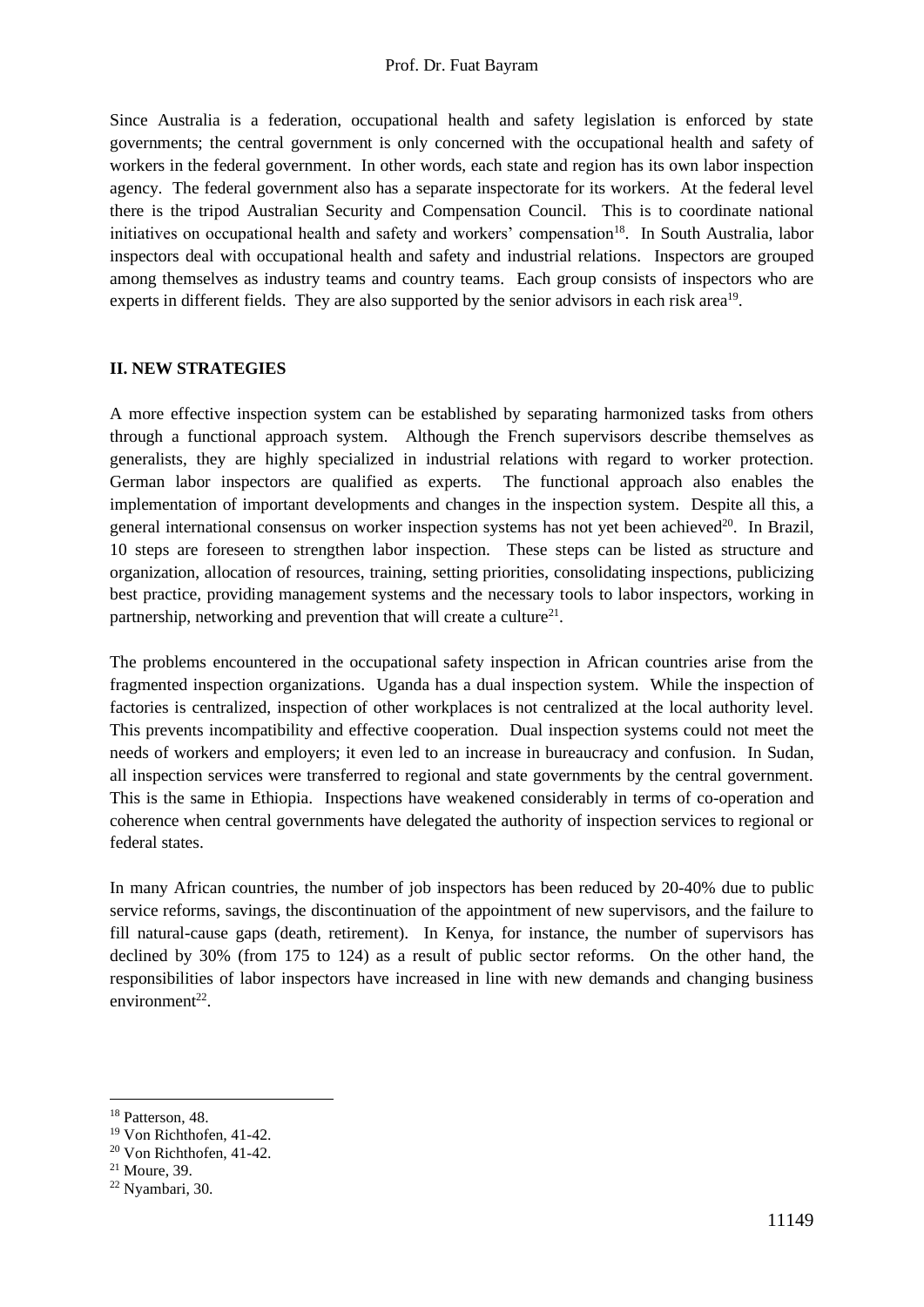The most important aspect in the development process of job inspection systems in the 1990s was the approach towards the integration of tasks under a single inspection service. This development was more prevalent in the transition economies of central and eastern Europe. Union inspections, employment conditions, illegal migrant labor, and labor controls are included in the scope of these new structures. The Baltic countries and Bulgaria have successfully combined occupational health and safety inspections within the Ministries of Health with general labor conditions inspections. Other countries also tend to follow this policy. In some applications, even further, occupational health and safety inspections and social security inspections are combined, as in some states of Australia and New Zealand. The themes of these functional combinations are not just to achieve more efficiency; it is also about being more effective. In order to implement the prevention policy, it is necessary to establish, develop and strengthen an integrated inspection system. Occupational health and safety issues are under the responsibility of different inspection units; it is not possible to talk about a preventive policy that is effectively and efficiently organized by assigning different administrative responsibilities to different, irrelevant and non-cooperative services. In contrast, when bringing together employment-related activities under the umbrella of labor inspection (as in Hungary, Kenya and South Africa), inspection performance consolidates and strengthens the prevention capacity of the system both quantitatively and qualitatively<sup>23</sup>.

Risks specific to AIDS, child labor, rural informal economy, agriculture, construction and mining sector require a holistic approach. For these reasons, work inspection requires well-coordinated systems under a unified central authority. A process of holistic change focused on management systems is essential for work inspection. One of the options necessary to improve production and competition is the mobilization and use of job control resources. In addition, it is essential to manage work inspection systems in line with knowledge and skills and to make them more effective in education and research and development. Republic of South Africa and Kenya can be given as examples of integrated and successful occupational safety inspection systems. In South Africa, a single service operates and managerial decisions are made at local levels, where inspectors are not expected to be experts but are knowledgeable of all general business conditions and aspects of occupational health and safety. After the merger of the services, especially in 2002 - 2004, the work inspection system increased the production / results ratio by 100% by using the same number of resources (capital and people). The Kenya Tripartite Labor Inspection Project (KTLIP) was built on the ILO Convention No. 81 and focuses on general business conditions, business relations, solutions, employment services, basic occupational safety, health, hygiene and welfare. The project increased the work inspection production/result ratio by more than 500%. The strategy implemented in Kenya was initially created with the participation of social partners (government, employees and employers); This has created an effective cooperation and synergy in inspection. The top management at the National level was accepted as the second in the project; local authorities and labor inspectors were involved in the project in the final stage $^{24}$ .

# **CONCLUSION**

In a conclusion, Integrated Labor Inspection Systems (ILIS) are more needed in the face of new risks (aids, mental illness, migrant workers and child labor) that have increased in recent years due to changes in working life, globalization and growth of the world economy. The purpose of the combined job inspection is to integrate the authorized management units, inspection procedures and practices and technical elements in a consistent manner. This system also aims to be at the center of

<sup>23</sup> Von Richthofen, 42-43.

<sup>24</sup> Nyambari, 31.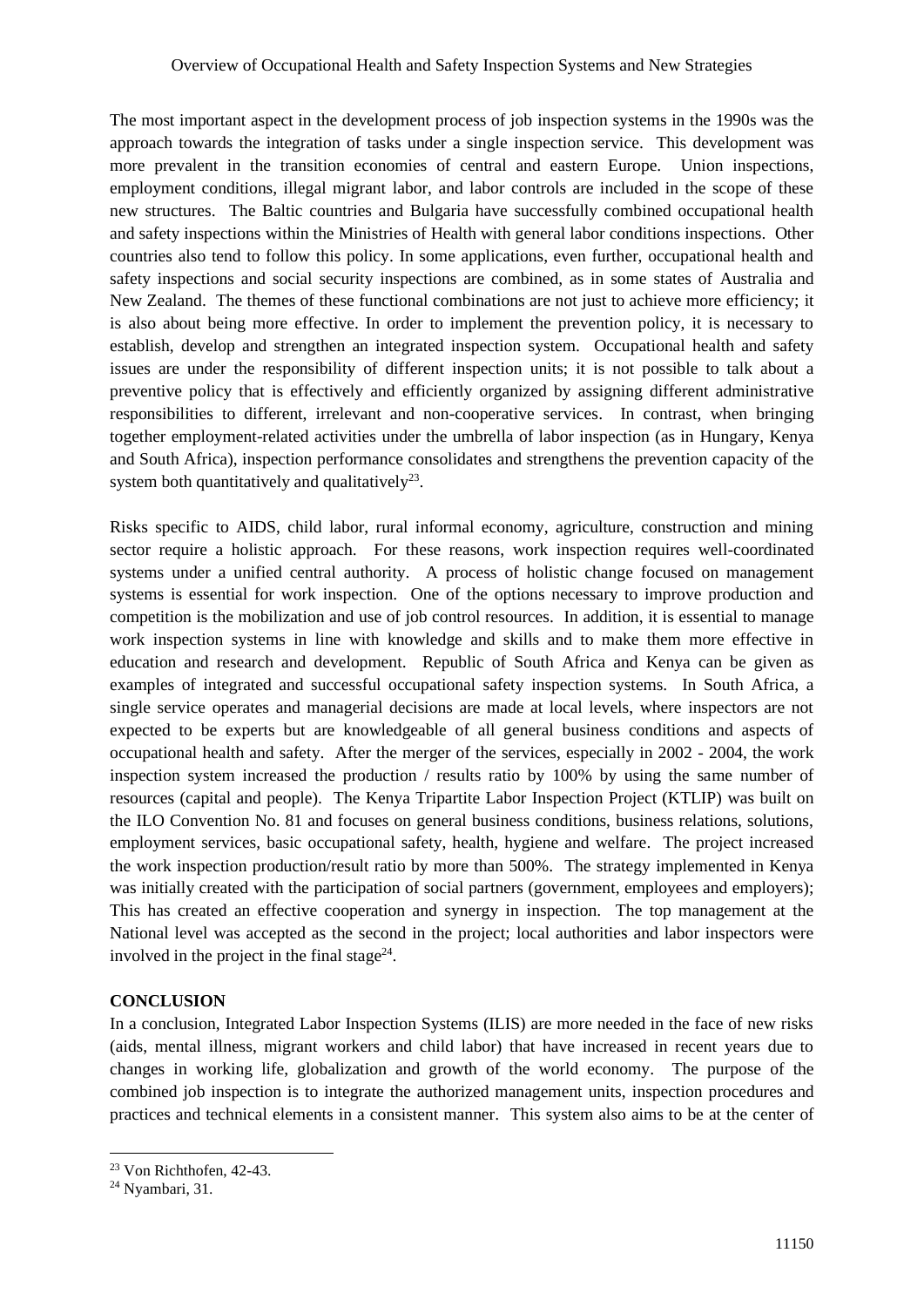existing resources, to provide better services and to increase supervisors in workplaces. To achieve this, cooperation between employers and trade unions is necessary. Integrity requires success at four levels (operational level, sectoral strategic level, national political level, and global political level). The combined supervisory system should be applied at global level together with ILO, UN, EU and other regional structures and governments. the business system components should create a synergy with the government in its framework with a holistic approach. The main actors here are the employers, the trade unions, and other social parties. These groups should develop a tripartite structure in the field of occupational health and safety. Finally, in this area, this strategy is carried over to labor inspectors, control organizations, occupational health and safety workplace boards and worker representatives<sup>25</sup>.

# **REFERENCES**

- 1. Albracht, Gerd : Integrated Labour Inspection Systems: The Strategy Of The ILO, GCLI.
- 2. Ceran, Canpolat : German Labor Inspection System I, Labor Inspection Bulletin, P.16 (January-April 2002).
- 3. Chan, Magdalene /
- 4. Hin, Ho Siong : Providing A Safe Workplace The Singapore Experience, GCLI.
- 5. Chao, Elaine L. /
- 6. Henshaw, John L. : OSHA Inspections, OSHA 2098, U.S. Department of Labor, 2002 (Revised).
- 7. Work and Social
- 8. Ministry of Security : Turkish Translation of Certain Parts of the Dutch Legislation in the Field of Occupational Health and Safety Compatible with the EU Acquis (Labour Inspection Board Publication).
- 9. De Baets, Philippe : The labour inspection of Belgium, the United Kingdom and Sweden In A Comparative Perspective, International Journal of the Sociology of Law, 31 (2003).
- 10. Ellis, Adrian F. : Occupational Health and Safety Inspection in Western Europe: Policies, Practices, Experiences. http://www.ilo.org/public/english/dialogue/actrav/publ/140/9.pdf.
- 11. Erikson, Bjørn /
- 12. Graham, Ian : Shared Interests: Unions and Labour Inspection, The Global Challenges of Labour Inspection.
- 13. Görücü, Mehmet
- 14. Nuri : Comparison of Occupational Health and Safety Inspection Systems in Turkey and England, Unpublished Master Thesis, Istanbul Technical University, Institute of Science and Technology, Ankara 2004, 90.
- 15. Huber, Elsbeth : Labour Inspection in Austria, [www.arbeitsinspektion,gv.at.](http://www.arbeitsinspektion,gv.at/)
- 16. Hurmalainen, Mikko : Occupational Safety and Health Administration in Finland, Modern Labour Inspection In The 21st Century, ILO Conference Report, Riga, Latvia, 28-30 October 2002.
- 17. Husberg, Wiking : Labour Inspection In Russia And The CIS, GCLI.
- 18. ILO : Modern Labour Inspection in the 21st Century, Conference Report, Riga, Latvia, 28-30 October, 2002.
- 19. ILO : Report of the Triportite Mission on the Effectiveness of Labour Inspection in the United Kingdom, Geneva, 1982.

 $25$  Albracht, 67.